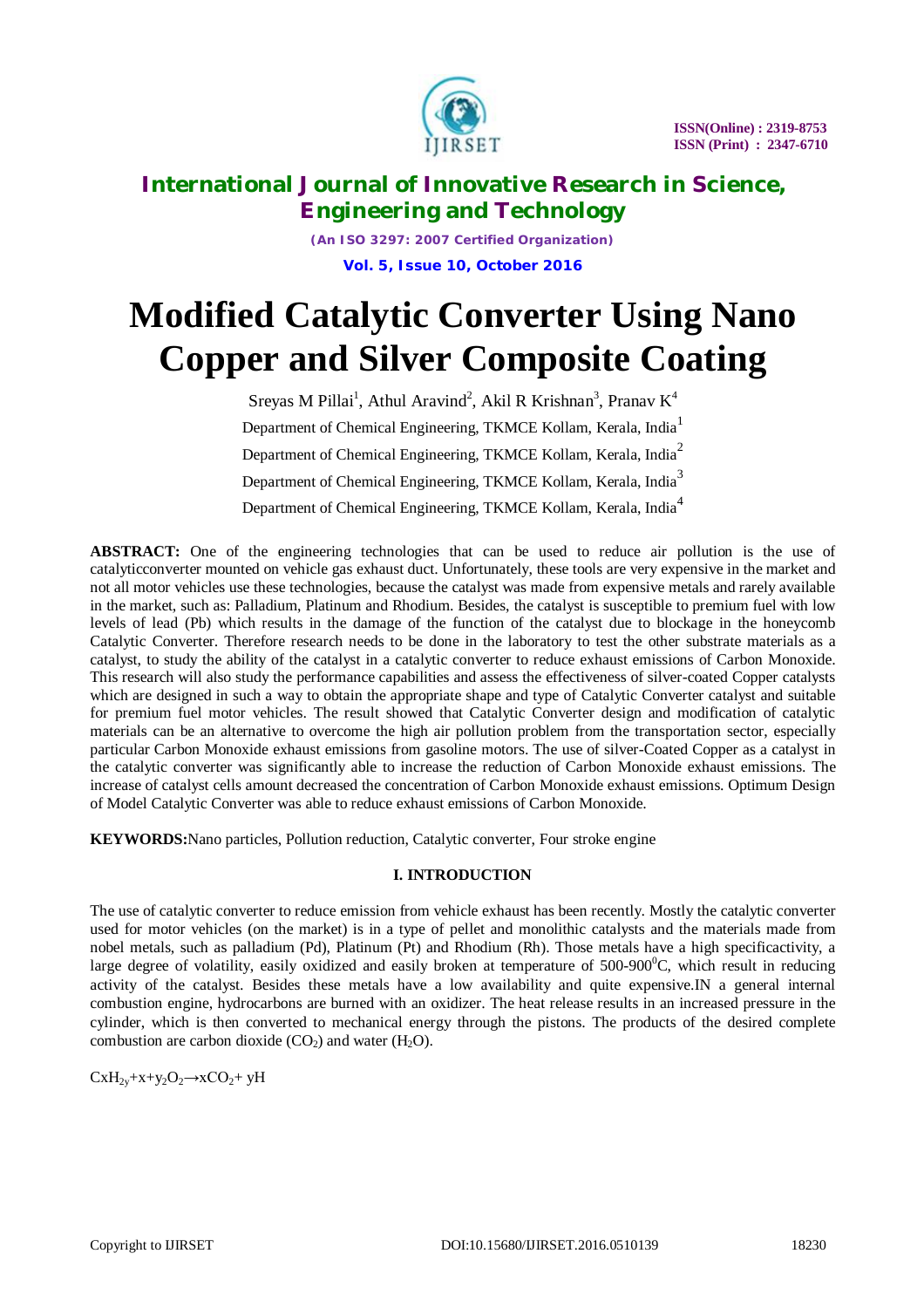

*(An ISO 3297: 2007 Certified Organization)*

**Vol. 5, Issue 10, October 2016**

In catalytic converter

 $NOx \rightarrow Nx + Ox$ 

Oxidation of carbon monoxide to carbon dioxide.

 $CO + O<sub>2</sub> \rightarrow CO<sub>2</sub>$ 

Oxidation of hydrocarbons into carbon dioxide and water.

 $CxH_4x + 2xO_2 \rightarrow xCO_2 + 2xH_2O$ 



Fig. 1 :Cut section of catalytic converter

This study aims to design or to create a tool to reduce exhaust emissions of motor vehicles often called as catalytic converter in variation of Silver-Coated Copper Catalyst. This tool is particularly to reduce exhaust emissions of carbon monoxide and to find optimum design.

Why nano copper?

- 1. The use of platinum, palladium and rhodium are very expensive because of scarcity of these metals.
- 2. Rhodium and palladium is the big contributors to smog.
- 3. Copper is low cost catalyst composition and has superior durability than platinum and palladium.
- 4. The emission will be reduced due to increased surface area for catalysis.
- 5. Better poison resistance and suitable reactor designfor low pressuredropsandimprovedperformance.

### **II. METHODOLOGY**

#### **Preparation of nano copper**

The nano-copper is prepared by using copper sulphate anhydrous and ascorbic.



Fig. 2.1 :Nano copper prepare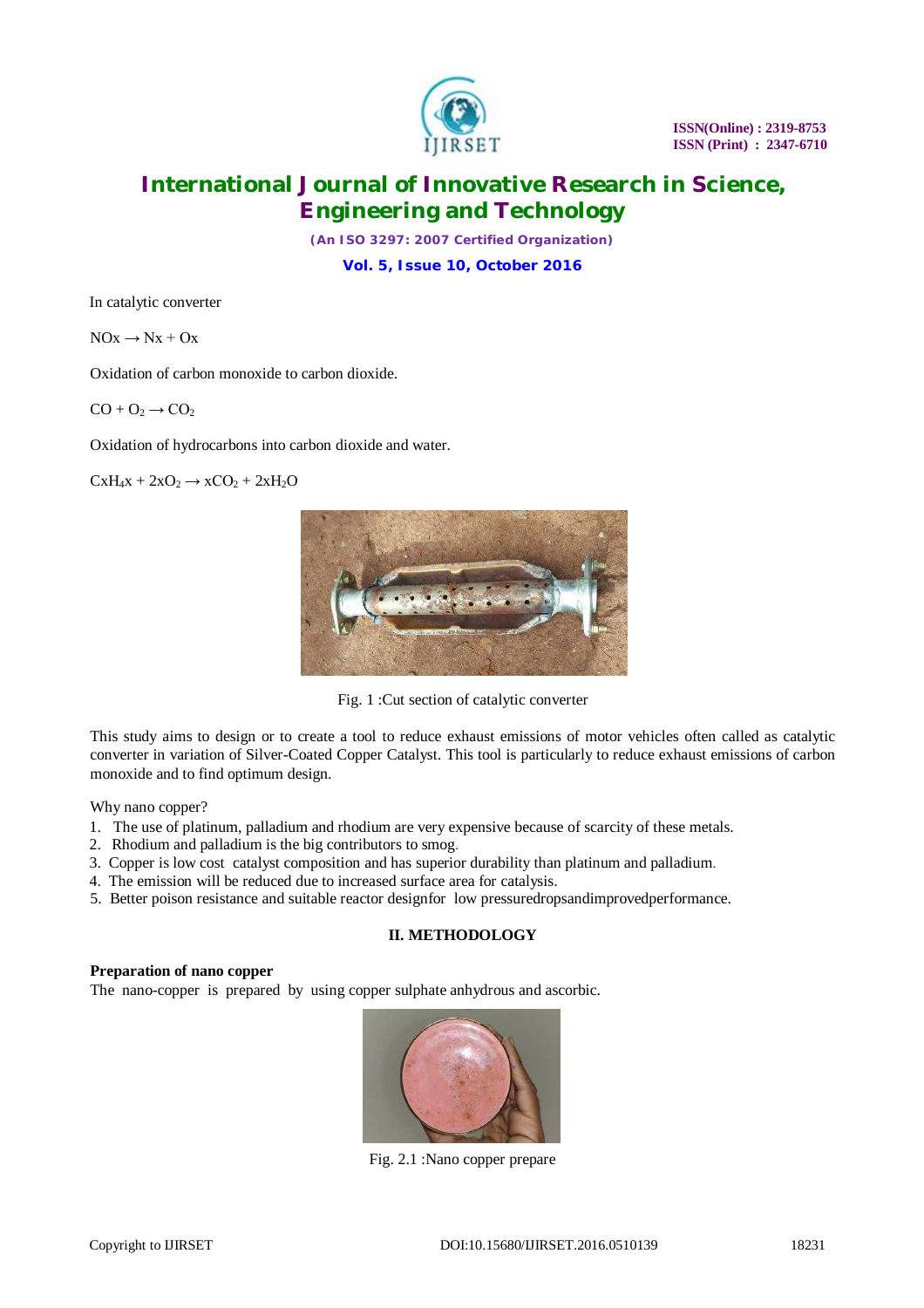

*(An ISO 3297: 2007 Certified Organization)*

**Vol. 5, Issue 10, October 2016**

### **Characterization of nano copper**



Fig. 2.2 : SEM Image of nano copper



#### **Preparation of nano silver**

As a source of silver ions, silver nitrate was used (analytically pure) and gelatin (analytically pure) served as a stabilizer. Ascorbic acid (analytically pure) was used as a reducing agent.

#### **Characterization of nano-silver**



Fig. 2.4 : UV-VIS absorption spectra of the silver nano particles. Fig. 2.5. : SEM image of nano silver

#### **Modification of catalytic converter**

- 1. The catalytic chamber in open using arc welding and cutting.
- 2. Inside the converter nano copper-silver composite is coated.
- 4.Then the converter is welded back to original shape.



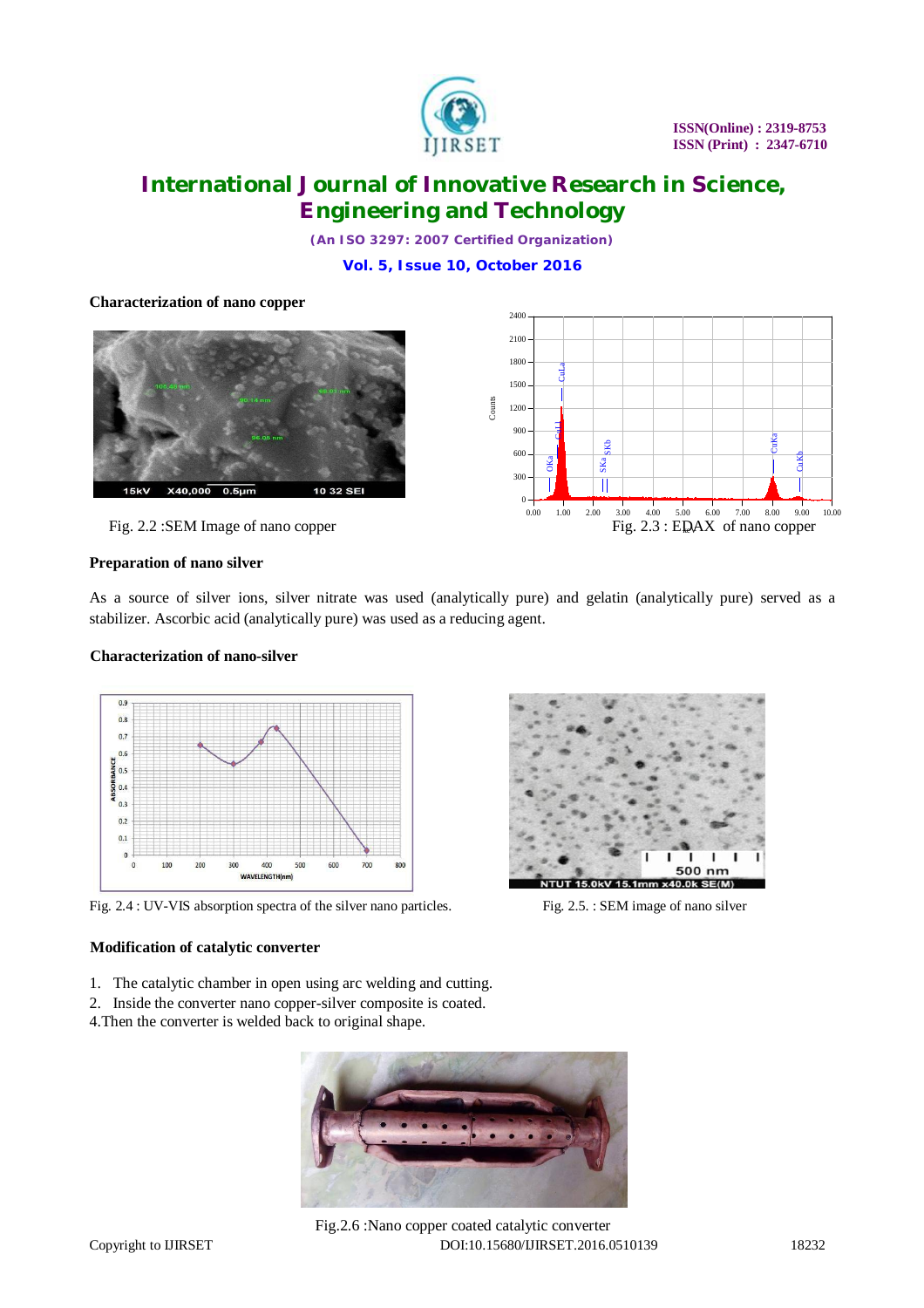

*(An ISO 3297: 2007 Certified Organization)*

**Vol. 5, Issue 10, October 2016**

#### **Testing of modified catalytic converter**

The experiments were carried out on afour stroke, horizontal air cooled spark ignition engine. Required amount of fuel was added to the fuel tank.The engine wass started by spark ignition technique. Start the gas analyser by connecting to battery and put in four stroke E.I.S mode. Made the gas analyser connections to the ordinary converter to check the efficiency.Start the engine, notedown the reading. Repeat it for different RPM. Similarly it is done with modified catalytic converter.



Fig. 2.7 : Gas analyser connection to engine Fig. 2.8 : AVL 422 Gas analyser



| SI.<br><b>No</b> | <b>Speed</b><br>(rpm) | <b>Ordinary</b><br>(PPM) |      | <b>Nano-</b><br>copper<br><b>Coated</b><br>converter<br>(PPM) |      | <b>Difference</b><br>(PPM) |      |
|------------------|-----------------------|--------------------------|------|---------------------------------------------------------------|------|----------------------------|------|
|                  |                       | <b>HC</b>                | CO   | <b>HC</b>                                                     | CO   | <b>HC</b>                  | CO   |
| 1                | 905                   | 43                       | 0.03 | 37                                                            | 0.02 | 6                          | 0.01 |
| $\mathfrak{D}$   | 1490                  | 22                       | 0.05 | 18                                                            | 0.04 | $\overline{4}$             | 0.01 |
| 3                | 2065                  | 19                       | 0.05 | 15                                                            | 0.03 | 4                          | 0.02 |
| $\overline{4}$   | 2506                  | 8                        | 0.04 | 6                                                             | 0.01 | $\mathcal{P}$              | 0.03 |
| 5                | 3046                  | 4                        | 0.08 | 3                                                             | 0.04 | $\mathbf{1}$               | 0.04 |

### **II. RESULTS AND DISCUSSIONS**

Table. 1 :Values of Load, CO and HC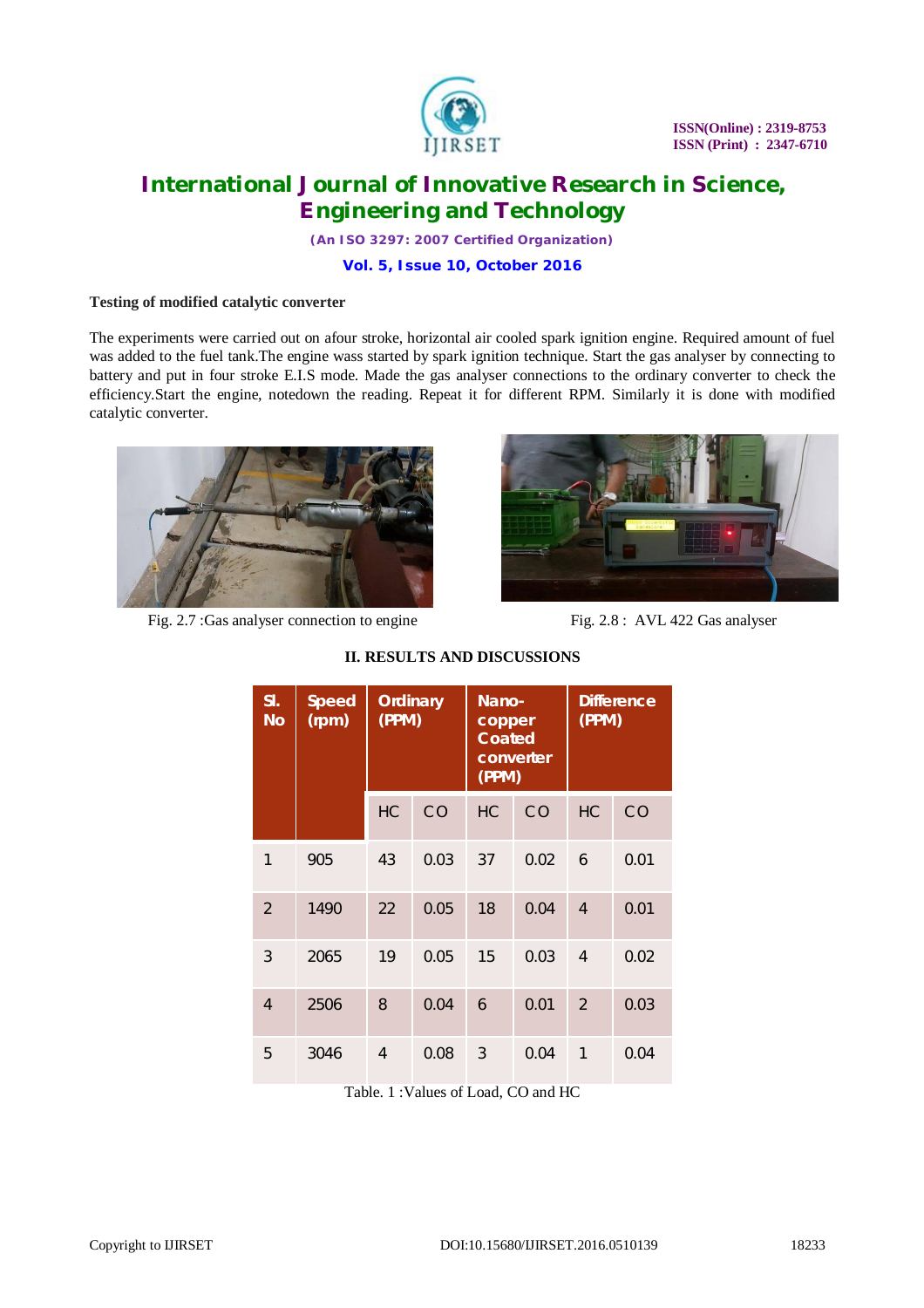

*(An ISO 3297: 2007 Certified Organization)*

**Vol. 5, Issue 10, October 2016**



Fig. 3.1 : The variation of HC emission vs engine speed.



Fig. 3.2 : The variation of CO emission vs Speed.

It was observed that the amount of CO was reduced significantly after the modified catalytic converter was installed. On comparing the results obtained from the gas analyser, the amount of pollutants corresponding to specific RPMs, the values obtained were significantly low in the case of modified catalytic converter.